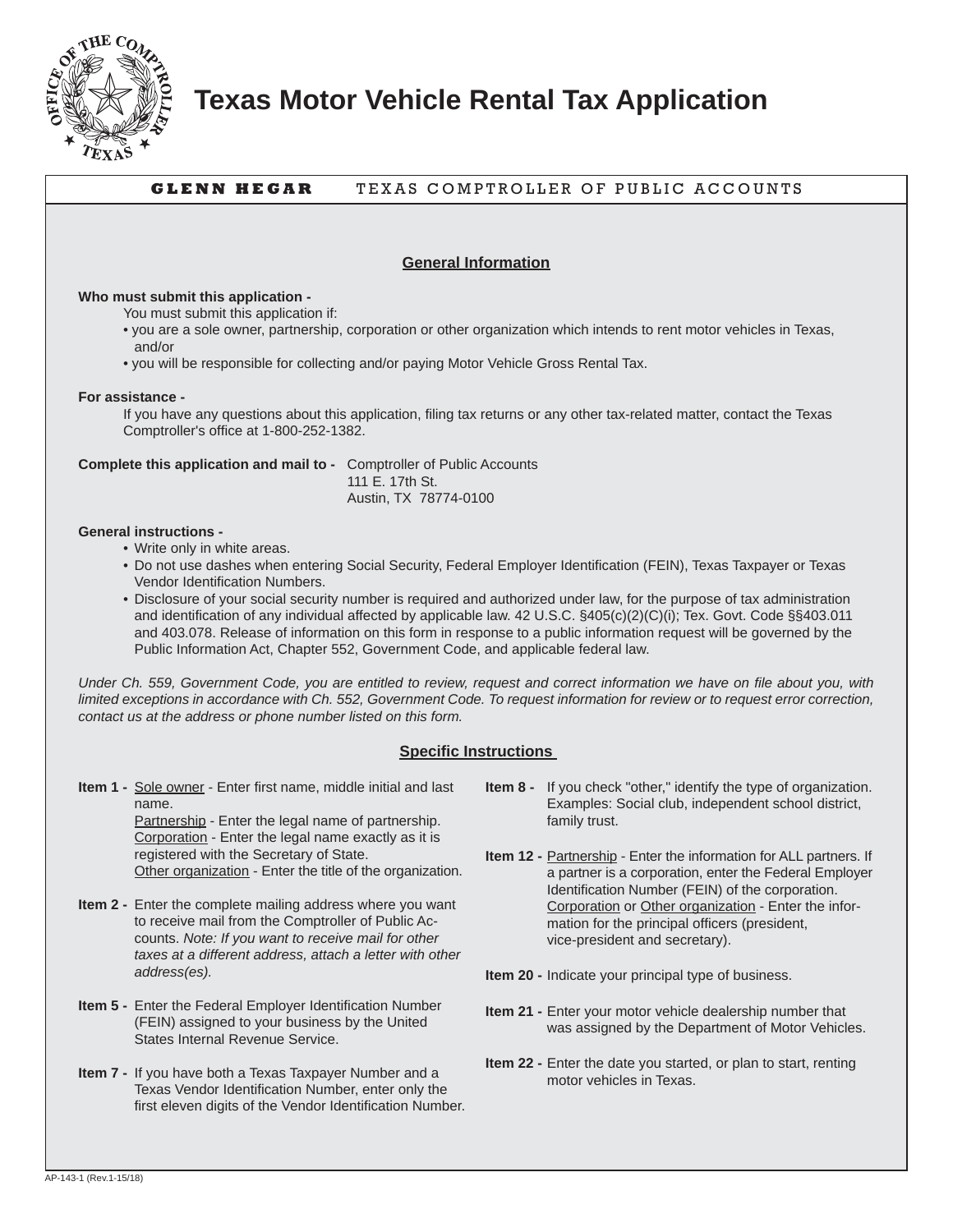|                                                                             | • Please read instructions.<br>• Type or print.                                                                                                                                                                        |                                      | Page 1.<br>• Write only in white areas.                                                     |  |  |  |  |
|-----------------------------------------------------------------------------|------------------------------------------------------------------------------------------------------------------------------------------------------------------------------------------------------------------------|--------------------------------------|---------------------------------------------------------------------------------------------|--|--|--|--|
| 1. Legal name of owner (Sole owner, partnership, corporation or other name) |                                                                                                                                                                                                                        |                                      |                                                                                             |  |  |  |  |
|                                                                             | 2. Mailing address (Street and number, P.O. Box or rural route and box number)                                                                                                                                         |                                      |                                                                                             |  |  |  |  |
|                                                                             | ZIP code<br>County<br>City<br><b>State</b>                                                                                                                                                                             |                                      |                                                                                             |  |  |  |  |
|                                                                             |                                                                                                                                                                                                                        |                                      |                                                                                             |  |  |  |  |
|                                                                             | 3. If you are a sole owner, enter your home address (Street and number, city, state, ZIP code) if it is different than above.                                                                                          |                                      |                                                                                             |  |  |  |  |
|                                                                             | Area code and number                                                                                                                                                                                                   |                                      |                                                                                             |  |  |  |  |
|                                                                             | 3a. Enter the daytime phone number of the person                                                                                                                                                                       |                                      |                                                                                             |  |  |  |  |
|                                                                             |                                                                                                                                                                                                                        |                                      |                                                                                             |  |  |  |  |
|                                                                             |                                                                                                                                                                                                                        |                                      |                                                                                             |  |  |  |  |
|                                                                             | 5. Enter your Federal Employer Identification                                                                                                                                                                          | $\vert$ 1                            |                                                                                             |  |  |  |  |
|                                                                             |                                                                                                                                                                                                                        |                                      |                                                                                             |  |  |  |  |
|                                                                             |                                                                                                                                                                                                                        |                                      | 3                                                                                           |  |  |  |  |
|                                                                             | 6. If you are incorporating an existing business,                                                                                                                                                                      |                                      |                                                                                             |  |  |  |  |
|                                                                             | 7. Enter your taxpayer number for reporting any Texas tax OR your Texas                                                                                                                                                |                                      |                                                                                             |  |  |  |  |
|                                                                             |                                                                                                                                                                                                                        |                                      |                                                                                             |  |  |  |  |
|                                                                             | 8. Indicate how your business is owned.                                                                                                                                                                                |                                      |                                                                                             |  |  |  |  |
|                                                                             | Profit Corporation (CT, CF)                                                                                                                                                                                            | General Partnership (PB, PI)         | <b>Business Trust (TF)</b>                                                                  |  |  |  |  |
|                                                                             | Nonprofit Corporation (CN, CM)                                                                                                                                                                                         | Professional Association (AP, AF)    | Trust (TR) Please submit a copy of the trust<br>Trust (TR) agreement with this application. |  |  |  |  |
|                                                                             | Limited Liability Company (CL, CI)                                                                                                                                                                                     | <b>Business Association (AB, AC)</b> | Real Estate Investment Trust (TH, TI)                                                       |  |  |  |  |
|                                                                             | Limited Partnership (PL, PF)                                                                                                                                                                                           | Joint Venture (PV, PW)               | Joint Stock Company (ST, SF)                                                                |  |  |  |  |
|                                                                             | Professional Corporation (CP, CU)                                                                                                                                                                                      | Holding Company (HF)                 | Estate (ES)                                                                                 |  |  |  |  |
|                                                                             | $\Box$ Other (explain)                                                                                                                                                                                                 | File number                          | File date                                                                                   |  |  |  |  |
|                                                                             | 9. If your business is a Texas corporation,<br>10. If your business is a foreign corporation, enter home state, file number, Texas Certificate of Authority Number and date.                                           |                                      |                                                                                             |  |  |  |  |
|                                                                             | Home state<br>File number                                                                                                                                                                                              | Texas Cert. of Auth. date            |                                                                                             |  |  |  |  |
|                                                                             |                                                                                                                                                                                                                        |                                      |                                                                                             |  |  |  |  |
|                                                                             |                                                                                                                                                                                                                        |                                      |                                                                                             |  |  |  |  |
|                                                                             | 11. If your business is a limited partnership,                                                                                                                                                                         | Home state                           | Identification number                                                                       |  |  |  |  |
|                                                                             | enter the home state and identification number                                                                                                                                                                         |                                      |                                                                                             |  |  |  |  |
|                                                                             | 12. List all general partners or principal officers of your business. If you are a sole owner, skip Item 12.<br>Name (First, middle initial, last)                                                                     | <b>Social Security number</b>        | <b>Title</b>                                                                                |  |  |  |  |
|                                                                             |                                                                                                                                                                                                                        |                                      |                                                                                             |  |  |  |  |
|                                                                             | Home address (Street and number, city, state, ZIP code)                                                                                                                                                                |                                      | Phone (Area code and number)                                                                |  |  |  |  |
|                                                                             | Name (First, middle initial, last)                                                                                                                                                                                     |                                      | Title                                                                                       |  |  |  |  |
|                                                                             |                                                                                                                                                                                                                        | Social Security number               |                                                                                             |  |  |  |  |
|                                                                             | Home address (Street and number, city, state, ZIP code)                                                                                                                                                                |                                      | Phone (Area code and number)                                                                |  |  |  |  |
|                                                                             |                                                                                                                                                                                                                        |                                      |                                                                                             |  |  |  |  |
|                                                                             |                                                                                                                                                                                                                        |                                      |                                                                                             |  |  |  |  |
|                                                                             | If you purchased an existing business or business assets, complete Items 13-16. If you did not, skip to Item 17.<br>13. Enter the former owner's trade name. If known, enter the former owner's Texas taxpayer number. |                                      |                                                                                             |  |  |  |  |
|                                                                             | Trade name                                                                                                                                                                                                             |                                      | Taxpayer number of former owner                                                             |  |  |  |  |
|                                                                             |                                                                                                                                                                                                                        |                                      |                                                                                             |  |  |  |  |
|                                                                             | 14. Enter the former owner's legal name. If known, enter the former owner's address and telephone number.                                                                                                              |                                      |                                                                                             |  |  |  |  |
|                                                                             | Legal name of former owner                                                                                                                                                                                             |                                      | Phone (Area code and number)                                                                |  |  |  |  |
|                                                                             |                                                                                                                                                                                                                        |                                      |                                                                                             |  |  |  |  |
|                                                                             | Address of former owner (Street and number, city, state, ZIP code)                                                                                                                                                     |                                      |                                                                                             |  |  |  |  |
|                                                                             |                                                                                                                                                                                                                        |                                      |                                                                                             |  |  |  |  |
|                                                                             | 15. Check each of the following items you purchased.                                                                                                                                                                   |                                      |                                                                                             |  |  |  |  |
|                                                                             | $\Box$ Corporate stock<br>$\Box$ Inventory<br>16. Enter the purchase price of the business or assets purchased and the date of purchase.                                                                               | $\Box$ Equipment<br>Real estate      | Other assets                                                                                |  |  |  |  |